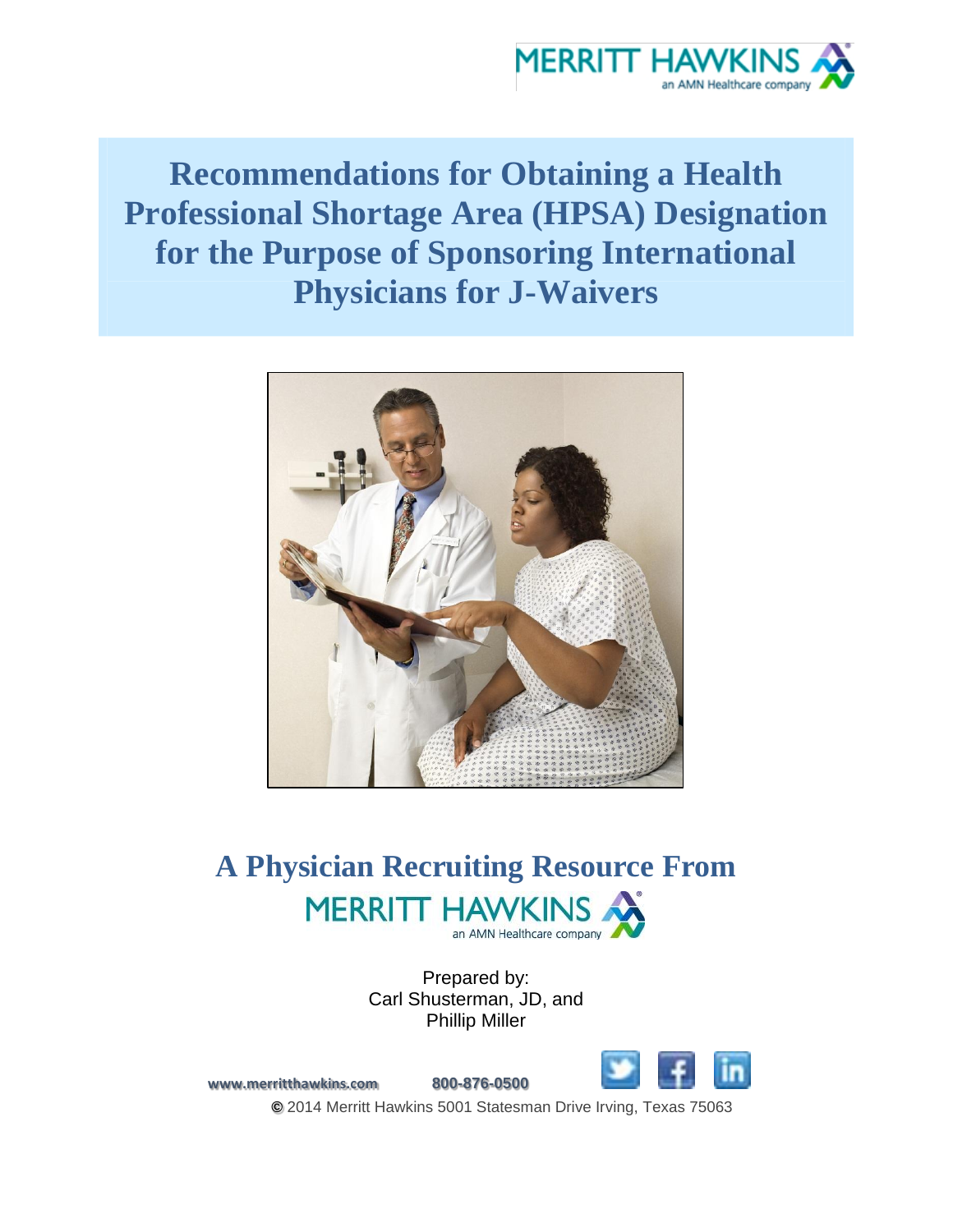**RECOMMENDATIONS FOR OBTAINING A HEALTH PROFESSIONAL SHORTAGE AREA (HPSA) DESIGNATION FOR THE PURPOSE OF SPONSORING INTERNATIONAL PHYSICIANS FOR J-WAIVERS**

#### **Overview**

There are many reasons why a hospital, medical group or other healthcare organization would want to ensure that its service area be federally designated as a HPSA (Health Professional Shortage Area) or a MUA (Medically Underserved Area).

HPSA or MUA designation may qualify a healthcare facility or a community for 29 federal programs or benefits, including status as a Federally Qualified Health Center (FQHC), the ability to use National Health Services Corps physicians, funding for electronic health records, scholarships for students interested in becoming doctors, and a 10% increase in Medicare reimbursement.

Healthcare facilities also need HPSA or MUA designation to sponsor internationally-born physicians on J-1 visas for a waiver of the two-year home residency requirement. This is the rule that compels physicians on J-1 visas to return to their home countries for two-years before practicing in patient care roles in the United States. A waiver of this rule can be obtained if the physician can find employment with a sponsoring healthcare facility in a federally designated HPSA or MUA.

Approximately 6,000 to 7,000 of all final-year medical residents and fellows entering the workforce each year in the United States are international medical graduates (IMGs) – or one quarter of the total. Of these, the great majority are born overseas and train in the United States on J-1 or H-1 visas. Since those on J-1 visas almost always seek out employment in underserved areas in order to obtain J-waivers, they can be an important resource for healthcare facilities in such areas requiring physicians.

In addition, most international doctors wishing to obtain green cards using National Interest Waivers (an expedited form of green card processing) must practice in a designated shortage area for five years before being granted permanent residence.

### **What Are HPSAs?**

HPSAs are designated by the Health Resources and Services Administration (HRSA) as having shortages of primary care physicians, dental or mental health providers. A HPSA can be a geographic area (a county or hospital service area), a demographic group (a low income population), or an institution (a hospital, community health center, or other public facility). MUAs are areas or populations designated by HRSA as having too few primary care providers, high infant mortality, a high poverty rate, and /or a high elderly population. MUAs may include groups of people who face economic, cultural or linguistic barriers to health care.

There are currently 5,800 designated Primary Care HPSAs nationwide. Primary Care HPSAs are based on a physician to population ratio of 1: 3,500. When there are more than 3,500 people per one primary care physician, an area is eligible for HPSA designation. Applying this formula it would take about 7,500 additional primary care physicians to eliminate the current Primary Care HPSA designations.

There are currently 3,700 Mental Health HPSAs nationwide. Mental Health HPSAs are based on a psychiatrist to population ratio of 1: 30,000. Applying this ratio, it would take approximately 2,400 additional psychiatrists to eliminate the current Mental Health HPSA designations. Shortage designations do not apply only to physicians. There are currently about 4,600 Dental HPSAs nationwide, which are based on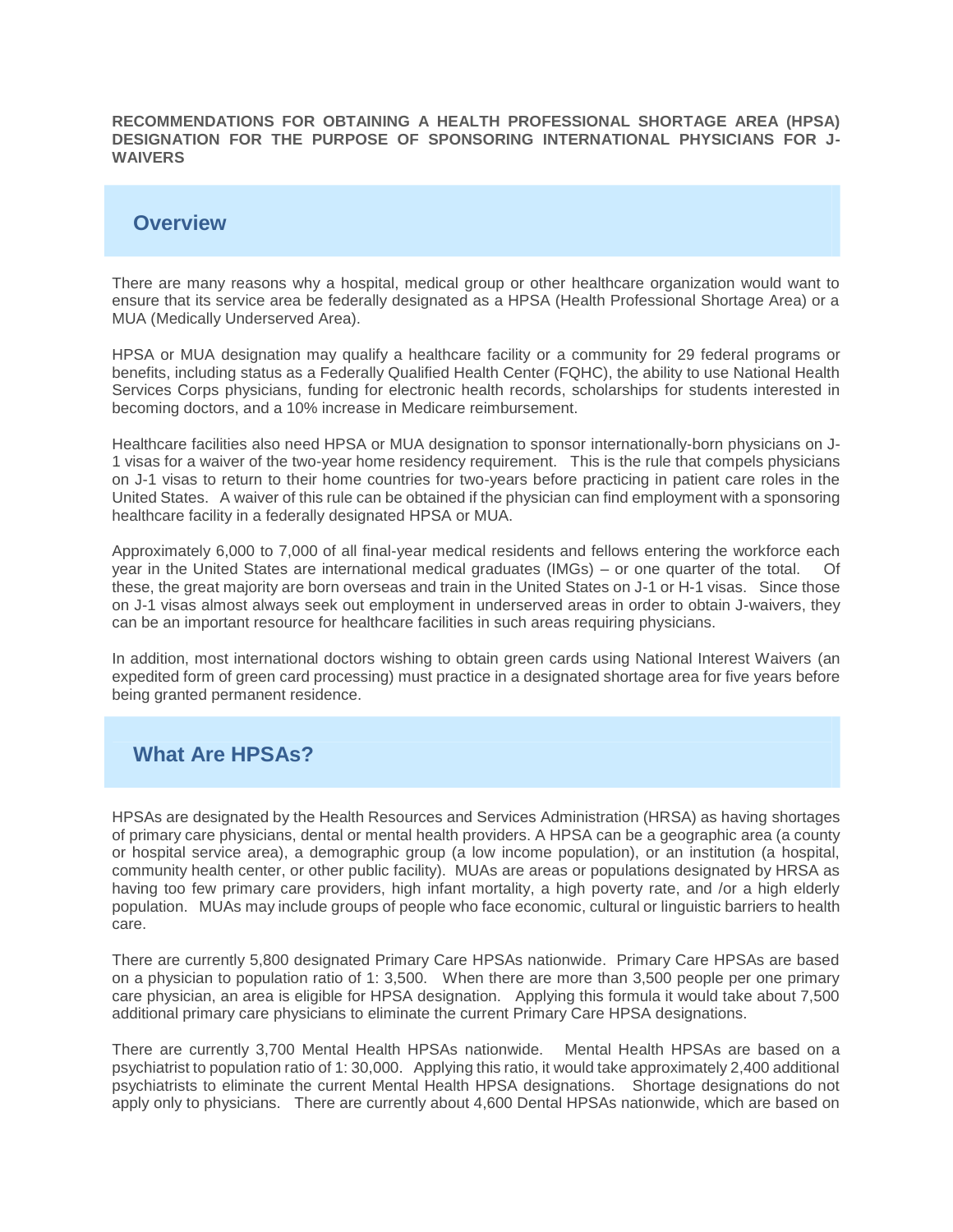a dentist to population ratio of 1:5,000. Applying this ratio, it would take 6,600 additional dentists to eliminate the current Dental HPSA designations.

### **Obtaining a HPSA Designation**

What is the best method to achieve a shortage designation? It is possible to take the "do-it-yourself" approach and apply directly to HRSA, which makes the final decision on shortage designations. However, it is a much better idea to work with your state Primary Care Office (PCO). These are federally funded organizations committed to increasing access to primary care, mental health, and dental health services in each state. They usually work closely with the state Primary Care Association (PCA) and Office of Rural **Health** 

Each PCO has a HPSA coordinator as well as someone who administrates the J-waiver program. A list of each state's PCO, HPSA and J-1 coordinator can be accessed here:

<http://bhpr.hrsa.gov/shortage/hpsas/primarycareoffices.html>

The process of obtaining HPSA designation is somewhat complicated and time consuming. One of the main reasons for this is that to obtain a HPSA designation, a survey must be sent to every physician in the area seeking the designation, and completed surveys must be received back from two-thirds of all physicians in the area.

The surveys are conducted to confirm how many physicians there are in the area – not just the gross number, but the net number of full time equivalents (FTEs.) The survey indicates how many physicians are working full-time, how many part-time, how many may be working partly in the area seeking the HPSA, but partly out of the area, etc.

In addition, the survey must indicate whether health services are reasonably accessible to people living in the area seeking the designation outside of the area. The shortage designation can be withheld even if there are an insufficient number of physicians in the area seeking the designation, but patients can see a physician with little difficulty in an area nearby.

Every PCO handles the survey form and the designation process differently, so it is important to understand the process and requirements used by the PCO in your state. It is a good idea to contact the PCO HPSA designation coordinator and the J-1 coordinator in your state and to build a positive relationship with them.

It also is important to contact your state PCO because it may already be examining your area to determine if it is a HPSA, or your area may already be a HPSA and you may not know it. You can go to the HRSA site to find out if your area is a HPSA already, but it is better to go directly to the PCO, because HRSA only updates its site at the beginning of the year. Your area could have been designated a HPSA in February but you would not know it until January of the following year if you just check the HRSA site. PCOs, by contrast, usually update their shortage designation information throughout the year.

#### **Time Needed to Obtain a HPSA Designation**

The time it takes to obtain a HPSA designation varies. If you are in a populated area with many doctors, it takes longer to survey the physicians. It may take six months for the PCO to survey the doctors and submit the necessary forms to HRSA. HRSA then takes three months to reply.

In less populous areas, it usually takes the PCO about one to two months to submit the forms to HRSA, which takes three months to reply, whether the service area is small or large.